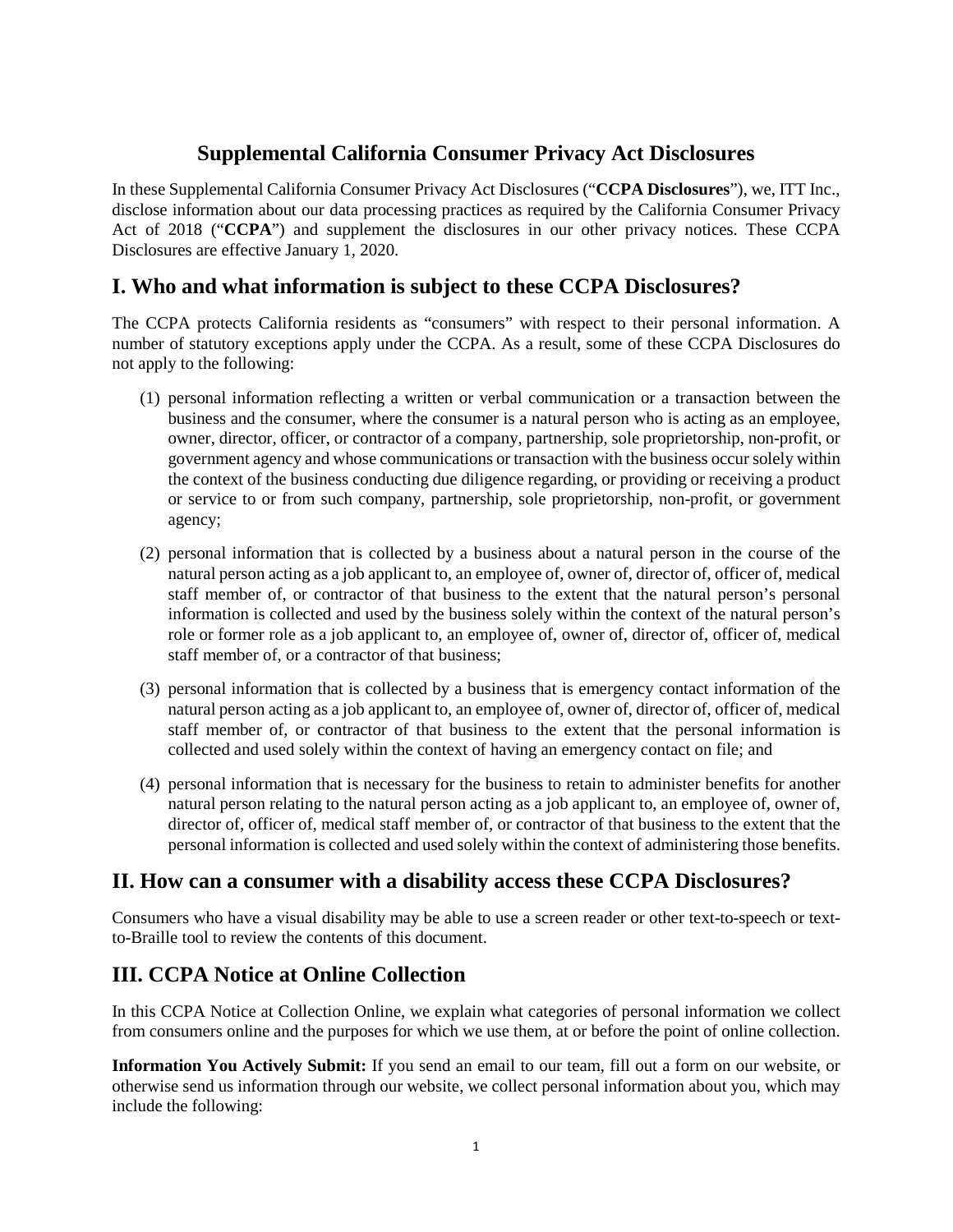- **Contact Data**, which may include your name, the name of your organization, your address, telephone number and email address;
- **Account Data**, which may include your Contact Data, login information such as your username and password, and any personal information you provide to us through your account;
- **Transaction Data**, which may include the details of any products or services that you or your organization purchased or provided to us, and details necessary to process such transactions, such as payment details;
- **Social Media Data**, which may include your social media account name, social media interactions with us (e.g., if you "like" or "share" something you see on our social medial platforms), and forum posts; and
- **Correspondence Data**, which may include your requests, comments, survey responses, and any other information you actively provide to us.

**Information Automatically Submitted on our Website:** When you use our website, we automatically collect certain information about the computer or device you use to access our website and your interactions with our website, including the following:

- **Technical Data**, which includes your domain name, browser type, internet protocol (IP) address, device identifier, user settings, location information, mobile carrier, and the operating system of your device; and
- **Usage Data**, which may include the pages you access or visit, the dates and times of your visits, whether you received or opened our emails, the identification number of any cookie on the computer previously placed by us, and, if you have an account on our online services, your use of our online services in connection with your online account.

**Information Collected from Third-Party Sources:** If you have identified yourself to us as a customer, supplier, or prospective customer or supplier, of ours, we may collect the following personal information about you from third-party sources: your organization, location, contact information, and work functions. These third-party sources include public profiles on company and social media platforms, and industry group databases.

**How We Use Your Personal Information:** We use the following categories of personal information for the following purposes:

- **Contact Data** to communicate with you.
- **Account Data** to establish an account for you, manage the account, and provide online services and functionality to you via your account.
- **Transaction Data** to enter into transactions with you or your organization, and manage our relationship with you or your organization.
- **Social Media Data** to interact with you through our social media platforms.
- **Correspondence Data** to respond to any specific comments or questions you may have, and consider any survey feedback you provide to help improve our products and services.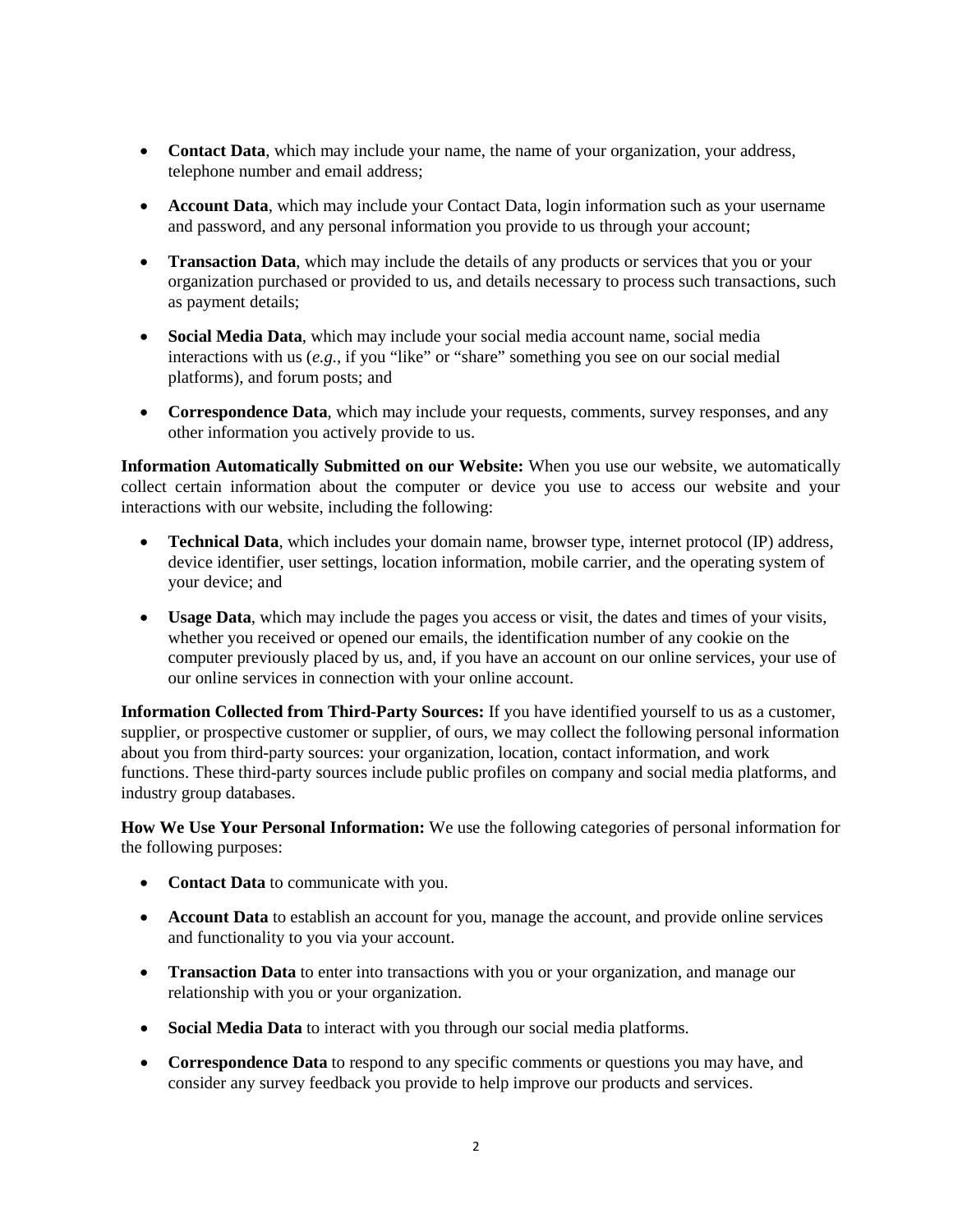- **Technical Data and Usage Data** to provide, maintain, monitor, secure, debug, customize and optimize our online services to and for you, provide you with customer service and technical assistance, measure interest in our services, and develop and improve our products and services.
- **Information Collected from Third-Party Sources** to supplement information provided by you, so that we can verify information that you have provided to us and enhance our ability to provide you with information about our business, products and services.

We also use your personal information for the following purposes (collectively, the "**General Processing Purposes**"), as permitted by applicable law:

- **Performance of Contracts:** To perform our obligations and exercise our rights under our Terms of Use and any other agreement that you conclude with us.
- **Compliance with Laws:** To verify your identity, comply with any legal obligations that apply to us, and respond to requests from government authorities.
- **Protection of Legal Interests:** To protect the legal interests, health or safety of you, us, or third parties, such as to prevent fraud and protect the security of our network and information.
- **Marketing Activities:** To provide you with offers, advertisements and marketing content that we believe you may be interested in, and tailor the content based on our understanding of your preferences.
- **Research and Development:** To improve our products and services, develop new products and services, and perform historical, scientific or statistical research. We generally seek to use your personal information to generate deidentified or aggregated data sets and only process such data sets for these purposes.
- **Merger or Sale:** In the event that we, or some or all of our assets are acquired by or merged with a third-party entity or in connection with a merger, acquisition, sale, or other change of control, we may transfer some or all of the personal information that we have collected about you to another organization as part of that transaction. If we intend to transfer your personal information in connection with such a transaction, we will proceed as permitted or required by applicable law.

## **IV. Supplemental CCPA Disclosures**

We provide additional disclosures about consumer rights and our personal information handling practices in the preceding twelve months.

## **1. Right to Know About Personal Information Collected, Disclosed, or Sold**

We describe here the personal information we generally collect, use, disclose and sell about California residents. You have the right to request that we disclose what personal information we collect, use, disclose and sell about you specifically ("**right to know**"). To submit a request to exercise the right to know, please populate the [webform accessible here,](http://www.itt.com/privacy/ccpa-request-form) call our toll-free phone number 1-888-546-4972 or submit an email request to [privacy@itt.com](mailto:privacy@itt.com) and include "California Request to Know" in the subject line. Please specify in your request the details you would like to know, including any specific pieces of personal information you would like to access.

We will ask that you provide certain information to verify your identity, such as a code sent to an email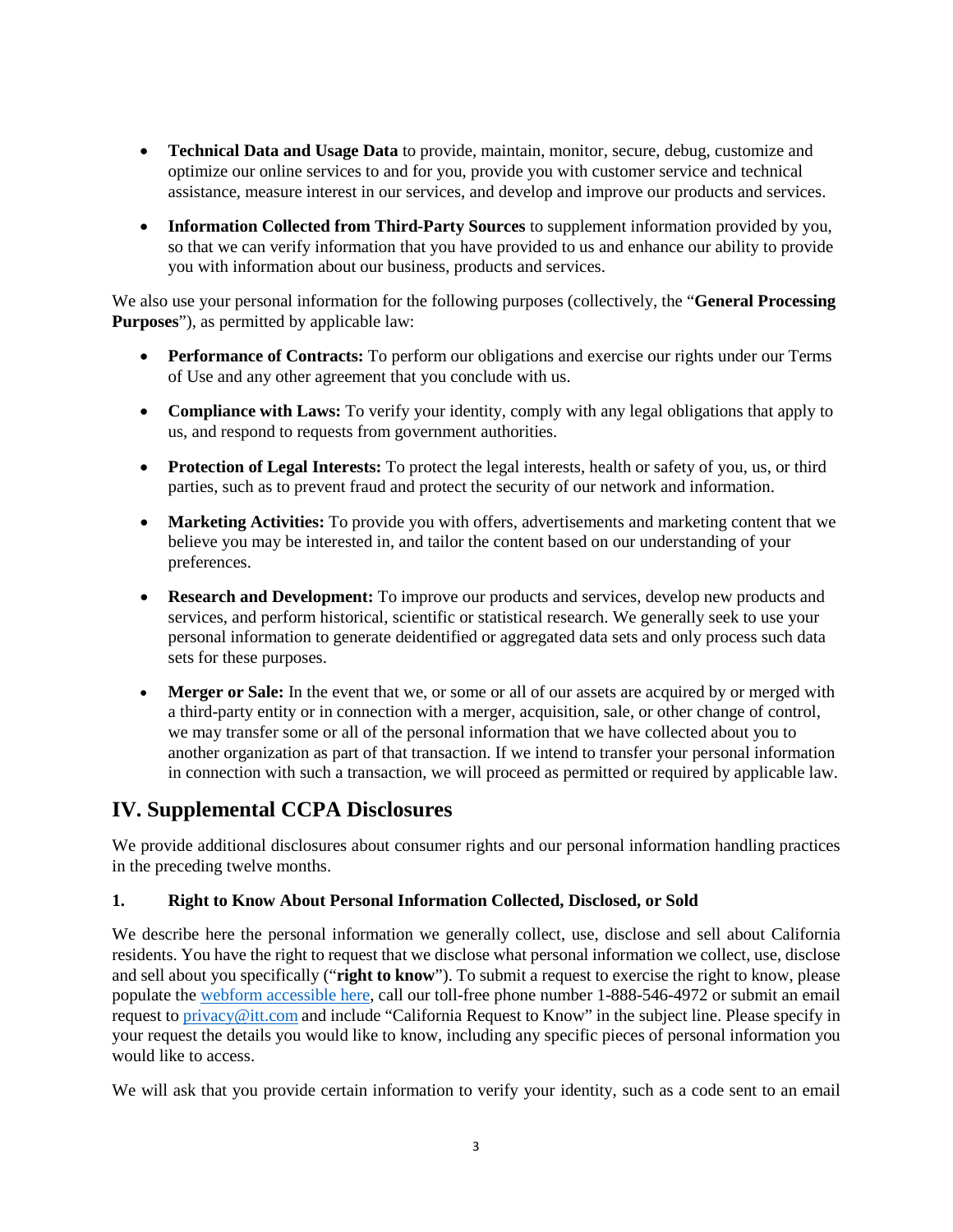address we may have on file for you. If you have a password-protected account with us, we may verify your identity through our existing authentication practices for your account. The information that we ask you to provide to verify your identity will depend on your prior interactions with us and the sensitivity of the personal information at issue. We will respond to your request in accordance with the CCPA. If we deny your request, we will explain why.

## **2. Our Personal Information Handling Practices in 2019**

We have set out below the categories of personal information we have collected about California residents in the preceding 12 months and, for each category of personal information collected, the categories of sources from which that information was collected, the business or commercial purposes for which the information was collected, and the categories of third parties with whom we shared the personal information.

| Category of personal<br>information                                                                                                                                                                                                    | <b>Purposes of collection</b>                                                           | <b>Categories of sources</b><br>of<br>personal<br>information                                                                                                                                                                                                                                                                                                                                              | Categories of third-<br>party recipients<br><b>of</b><br>personal information                                                                                                                                                                                                                                                                                                                                                                                                                                                                                        |
|----------------------------------------------------------------------------------------------------------------------------------------------------------------------------------------------------------------------------------------|-----------------------------------------------------------------------------------------|------------------------------------------------------------------------------------------------------------------------------------------------------------------------------------------------------------------------------------------------------------------------------------------------------------------------------------------------------------------------------------------------------------|----------------------------------------------------------------------------------------------------------------------------------------------------------------------------------------------------------------------------------------------------------------------------------------------------------------------------------------------------------------------------------------------------------------------------------------------------------------------------------------------------------------------------------------------------------------------|
| Identifiers such as a real<br>alias,<br>postal<br>name,<br>address,<br>unique<br>identifier,<br>personal<br>identifier,<br>online<br>Protocol<br>Internet<br>address, email address,<br>account name, or other<br>similar identifiers. | We collected this<br>information for the<br>purposes described in<br>Section III above. | collected<br>We<br>this<br>information<br>directly<br>from the consumer.<br>We may supplement the<br>information<br>collected<br>directly<br>from<br>with<br>consumers<br>information<br>received<br>from<br>third-party<br>such<br>sources,<br><b>as</b><br>websites,<br>company<br>social media platforms,<br>industry<br>and<br>group<br>databases, as described<br>more fully in Section III<br>above. | We shared this<br>information with the<br>following categories of<br>third parties:<br>Service providers,<br>$\bullet$<br>including<br>companies we<br>retain to provide<br>hosting,<br>marketing, data<br>enhancement,<br>billing and<br>collections,<br>analytics, support,<br>technical,<br>operational,<br>security,<br>consulting, or<br>other services to<br>us;<br>Government<br>entities as required<br>by applicable law;<br>Other recipients at<br>$\bullet$<br>the consumer's<br>direction or with<br>their consent;<br>Third parties in the<br>$\bullet$ |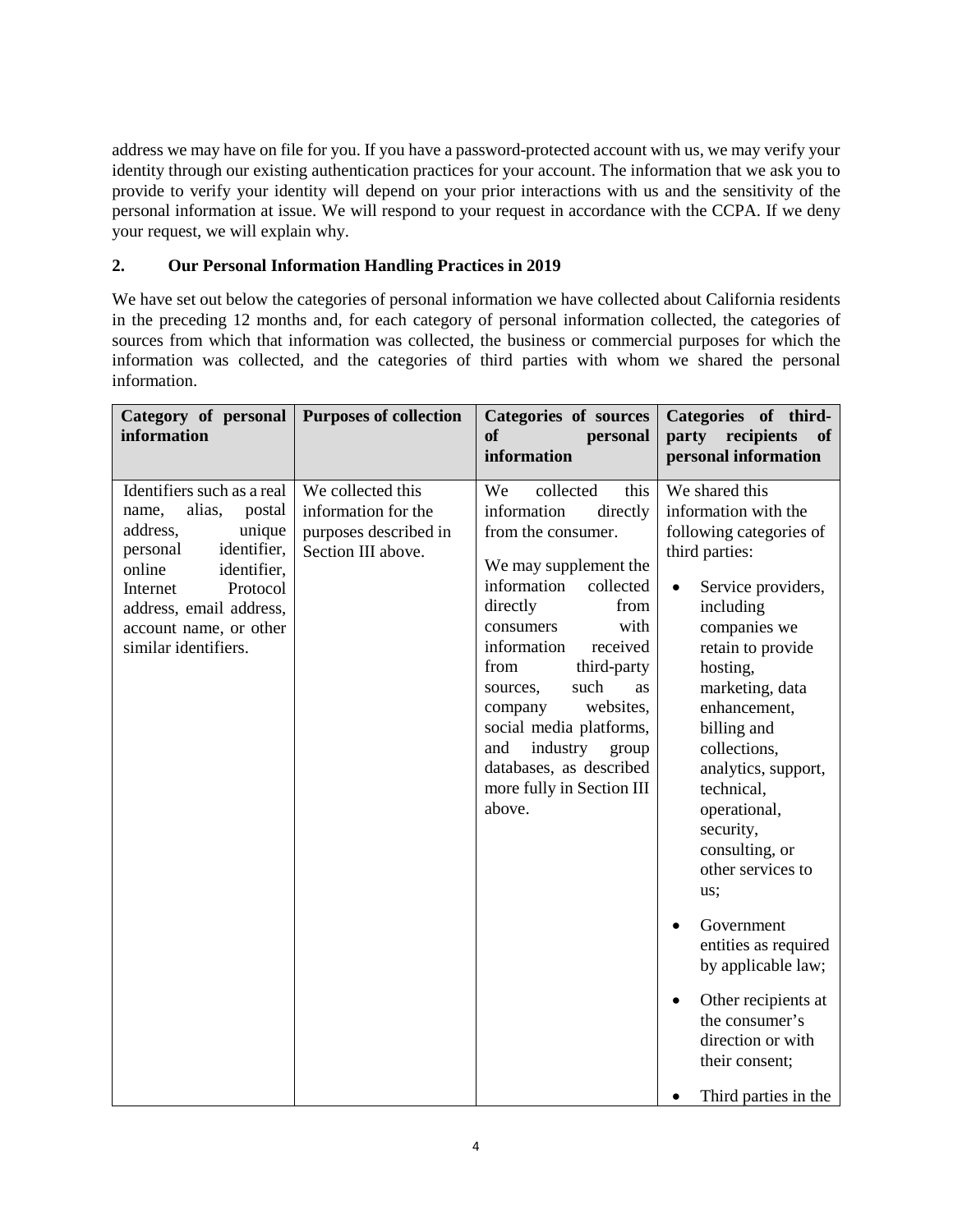|                                                                                                                                                                                                                                                                                                                                                                                                                                                                           |                                                                                                                                                                                                                          |                | event of a<br>proposed or actual<br>business<br>transaction<br>involving all or<br>any portion of our<br>business. |
|---------------------------------------------------------------------------------------------------------------------------------------------------------------------------------------------------------------------------------------------------------------------------------------------------------------------------------------------------------------------------------------------------------------------------------------------------------------------------|--------------------------------------------------------------------------------------------------------------------------------------------------------------------------------------------------------------------------|----------------|--------------------------------------------------------------------------------------------------------------------|
| categories<br>of<br>Any<br>information<br>personal<br>described<br>in<br>subdivision<br>of<br>(e)<br>1798.80:<br>Section<br>"Personal information"<br>means any information<br>that identifies, relates<br>describes,<br>or is<br>to,<br>of<br>capable<br>being<br>associated<br>with,<br>a<br>particular<br>individual,<br>including,<br>but<br>not<br>limited to, his or her<br>signature,<br>name,<br>telephone<br>address,<br>or financial<br>number,<br>information. | Same as above.                                                                                                                                                                                                           | Same as above. | Same as above.                                                                                                     |
| Commercial<br>information, including<br>records<br>of<br>personal<br>property, products or<br>purchased,<br>services<br>obtained, or considered,<br>or other purchasing or<br>consuming histories or<br>tendencies.                                                                                                                                                                                                                                                       | Same as above.                                                                                                                                                                                                           | Same as above. | Same as above.                                                                                                     |
| other<br>Internet<br><sub>or</sub><br>electronic<br>network<br>activity<br>information,<br>including,<br>but<br>not<br>limited to,<br>browsing<br>history, search history,<br>information<br>and<br>regarding a consumer's<br>interaction<br>with<br>an<br>Internet<br>Web<br>site,<br>application,<br><b>or</b>                                                                                                                                                          | We collected this<br>information:<br>To provide,<br>$\bullet$<br>maintain, monitor,<br>secure, debug,<br>customize and<br>optimize our<br>online services to<br>and for consumers,<br>provide consumers<br>with customer | Same as above. | Same as above.                                                                                                     |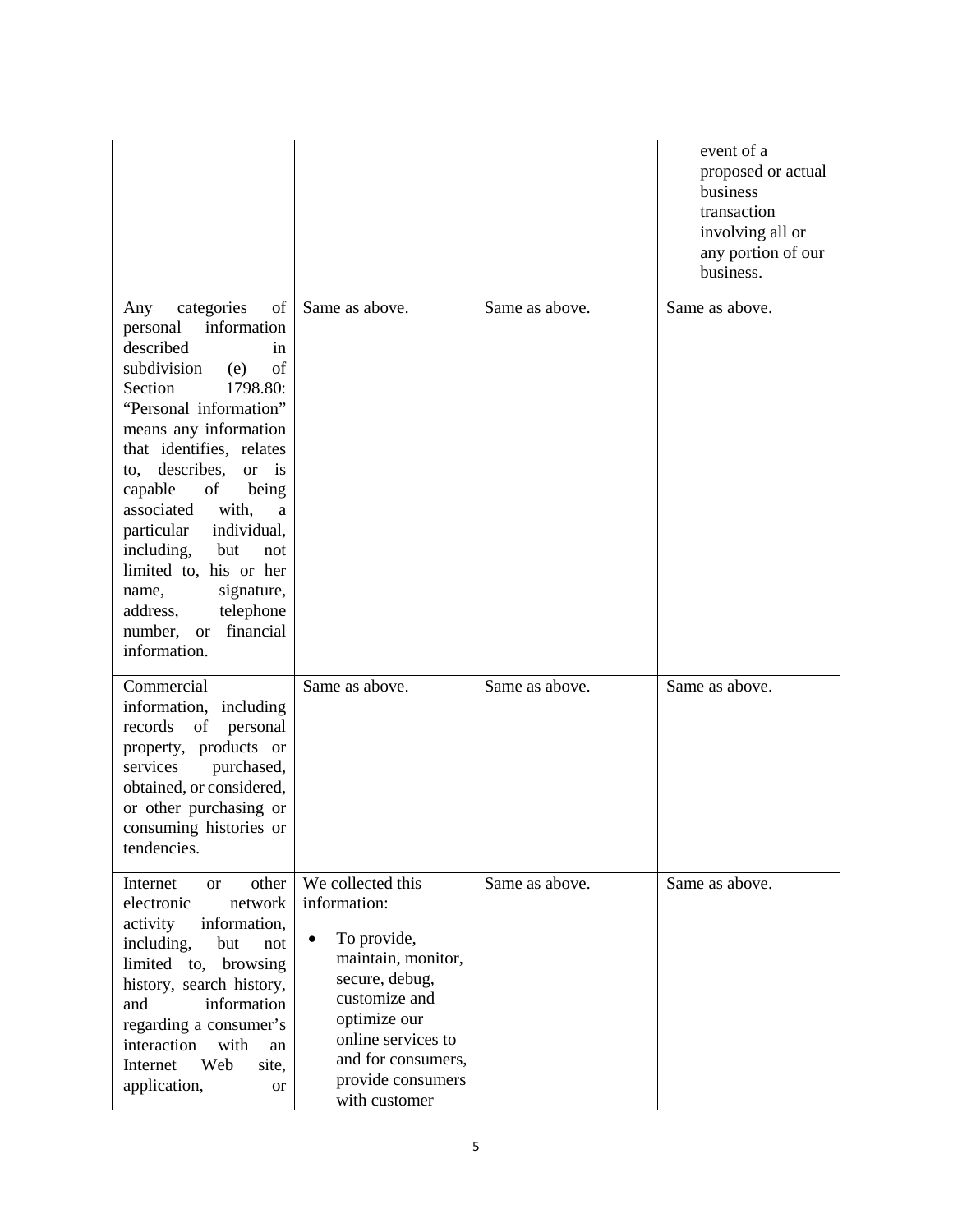| advertisement.                                                           | service and<br>technical<br>assistance,<br>measure interest in<br>our services, and<br>develop and<br>improve our<br>products and<br>services; and<br>To fulfil the<br>$\bullet$<br>General<br>Processing<br>Purposes<br>described in<br>Section III above.                                                                                                                                                                                                   |                |                |
|--------------------------------------------------------------------------|---------------------------------------------------------------------------------------------------------------------------------------------------------------------------------------------------------------------------------------------------------------------------------------------------------------------------------------------------------------------------------------------------------------------------------------------------------------|----------------|----------------|
| Geolocation data.                                                        | Same as above.                                                                                                                                                                                                                                                                                                                                                                                                                                                | Same as above. | Same as above. |
| electronic,<br>Audio,<br>similar<br>visual,<br><b>or</b><br>information. | We store and process<br>personal information<br>electronically, and<br>collected and used<br>electronic information<br>for the purposes<br>described in Section III<br>above.<br>We collected audio and<br>visual information via<br>security cameras at our<br>premises to secure our<br>network, systems and<br>premises and for the<br><b>General Processing</b><br>Purposes described in<br>Section III above, other<br>than for Marketing<br>Activities. | Same as above. | Same as above. |
| Professional<br><sub>or</sub><br>employment-related<br>information.      | We collected this<br>information to verify<br>information that<br>consumers provided to<br>us, to enhance our<br>ability to provide<br>consumers with<br>information about our<br>business, products and                                                                                                                                                                                                                                                      | Same as above. | Same as above. |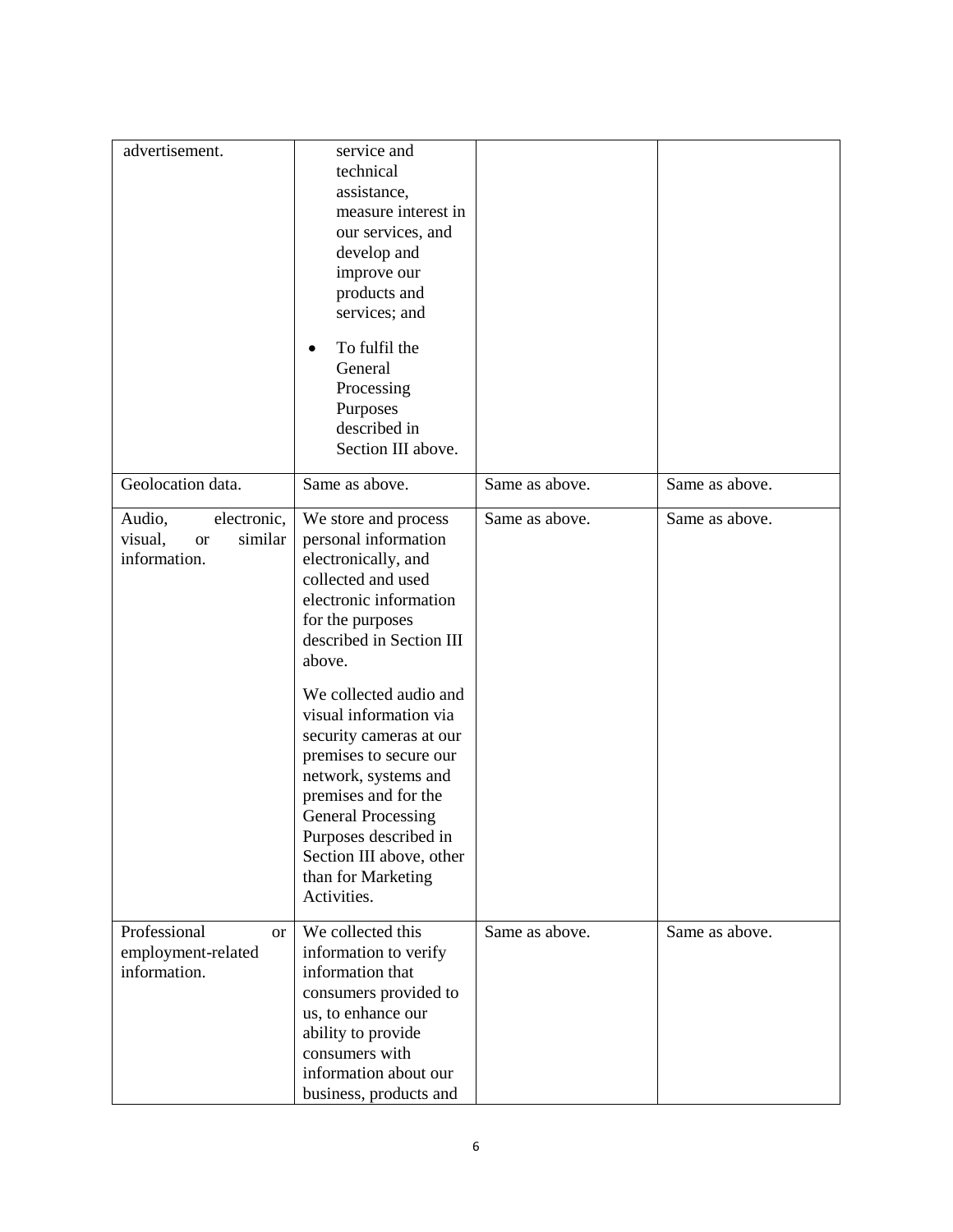|                                                                                                                                                                                                                    | services, and for the<br>General Processing<br>Purposes described in<br>Section III above.    |                |                |
|--------------------------------------------------------------------------------------------------------------------------------------------------------------------------------------------------------------------|-----------------------------------------------------------------------------------------------|----------------|----------------|
| Inferences drawn from I We collected this<br>any of the information<br>identified in<br>subdivision to create a<br>profile about<br>a<br>consumer reflecting the<br>consumer's preferences<br>and characteristics. | information for the<br>this General Processing<br>Purposes described in<br>Section III above. | Same as above. | Same as above. |

## **3. Disclosures of Personal Information; No Sale**

Over the preceding 12 months, we disclosed certain categories of California residents' personal information to the categories of third parties as shown in the table above.

We do not and will not sell California residents' personal information. We do not sell the personal information of minors under 16 years of age without affirmative authorization.

### **4. Right to Request Deletion of Personal Information**

You have a right to request the deletion of personal information that we collect or maintain about you. To submit a request to delete personal information, please populate [the webform accessible here](http://www.itt.com/privacy/ccpa-request-form) or submit an email request to [privacy@itt.com](mailto:privacy@itt.com) and include "California Request to Delete" in the subject line. Please specify in your request the personal information about you that you would like to have deleted, which can be all of your personal information as required by the CCPA.

We will ask that you provide certain information to verify your identity, such as a code sent to an email address we may have on file for you. If you have a password-protected account with us, we may verify your identity through our existing authentication practices for your account. The information that we ask you to provide to verify your identity will depend on your prior interactions with us and the sensitivity of the personal information at issue. Once we have verified your identity, we will ask you to confirm that you wish to have your personal information deleted. Once confirmed, we will respond to your request in accordance with the CCPA. If we deny your request, we will explain why.

### **5. Right to Opt-Out of the Sale of Personal Information**

You have the right to opt-out of the sale of your personal information by a business. We do not, and will not, sell your personal information.

### **6. Right to Non-Discrimination for the Exercise of a Consumer's Privacy Rights**

You may not be discriminated against because you exercise any of your rights under the CCPA.

### **7. Authorized Agent**

You can designate an authorized agent to make a request under the CCPA on your behalf if: